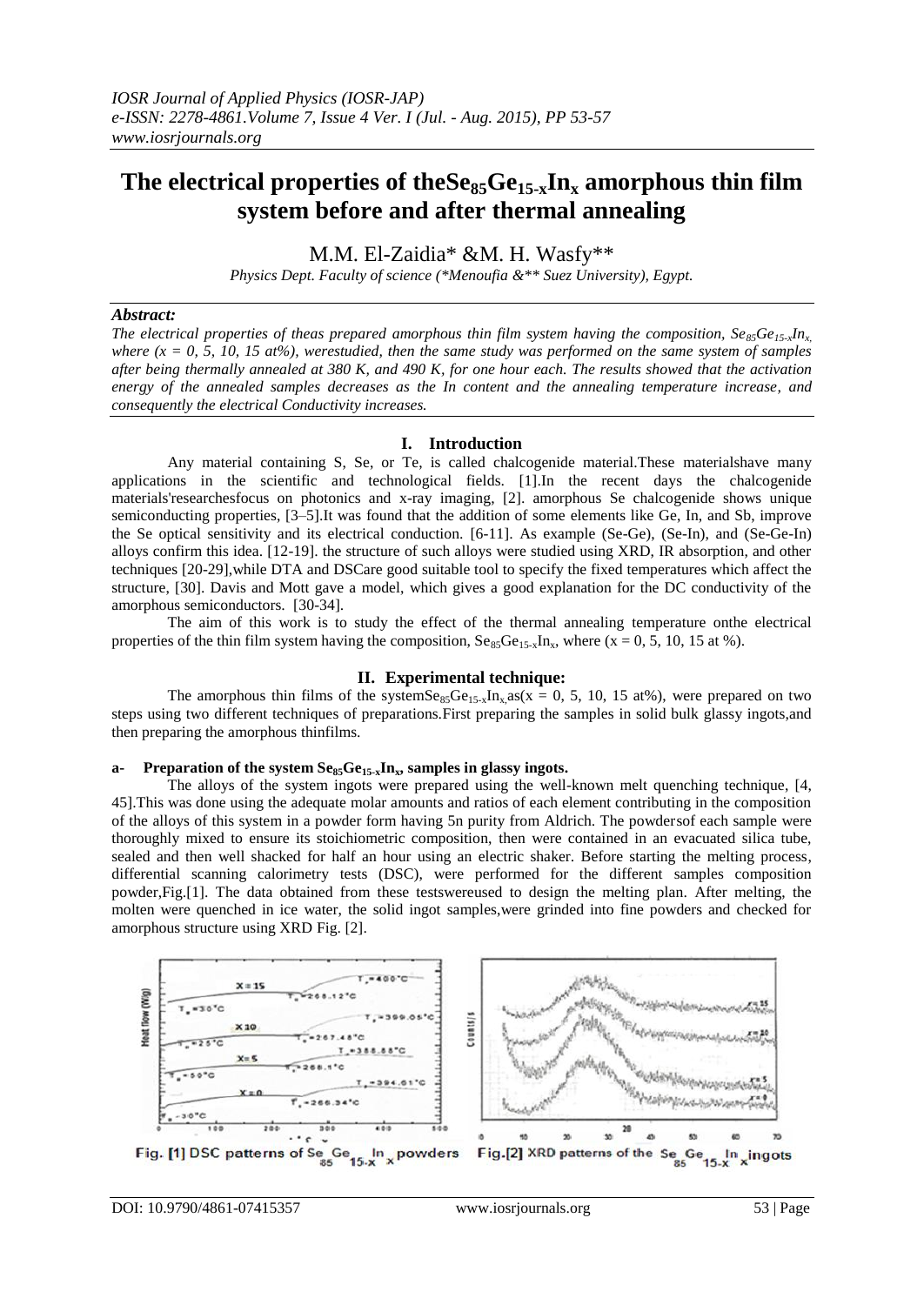

## **B**- **Preparation of the system,**  $\text{Se}_{85}\text{Ge}_{15-x}\text{In}_x$  **thin films, where, (x = 0, 5, 10, 15 at %),**

The thin filmsamples of the  $S_{\rm es}G_{\rm es}$ ,  $S_{\rm es}$ ,  $S_{\rm es}$  the systemwere prepared using the well-known CVD technique, under vacuum condition of  $10^{-5}$  Torr. The vapor of the materials powder were deposited on clean quartz glass substrates, the films thickness were controlled using a quartz thickness monitor, and confirmed by an interferometric technique.Then were checked for amorphous structure using XRD, Fig. [3].



## **c- Measurement of the Se85Ge15-xIn<sup>x</sup> system DC conductivity.**

The system  $Se_{85}Ge_{15-x}In_x$ , thin films DC conductivity was measured using a two probe method through the evaporation of gold probe electrodes**.**

## **III. Results and discussion**

The I-V characteristics for the as prepared samples and for the thermally annealed samples at 380 K and 490 K,for one hour each, were performed, and the collected data was plotted as illustrated in Figures, [4, 5, 6]..

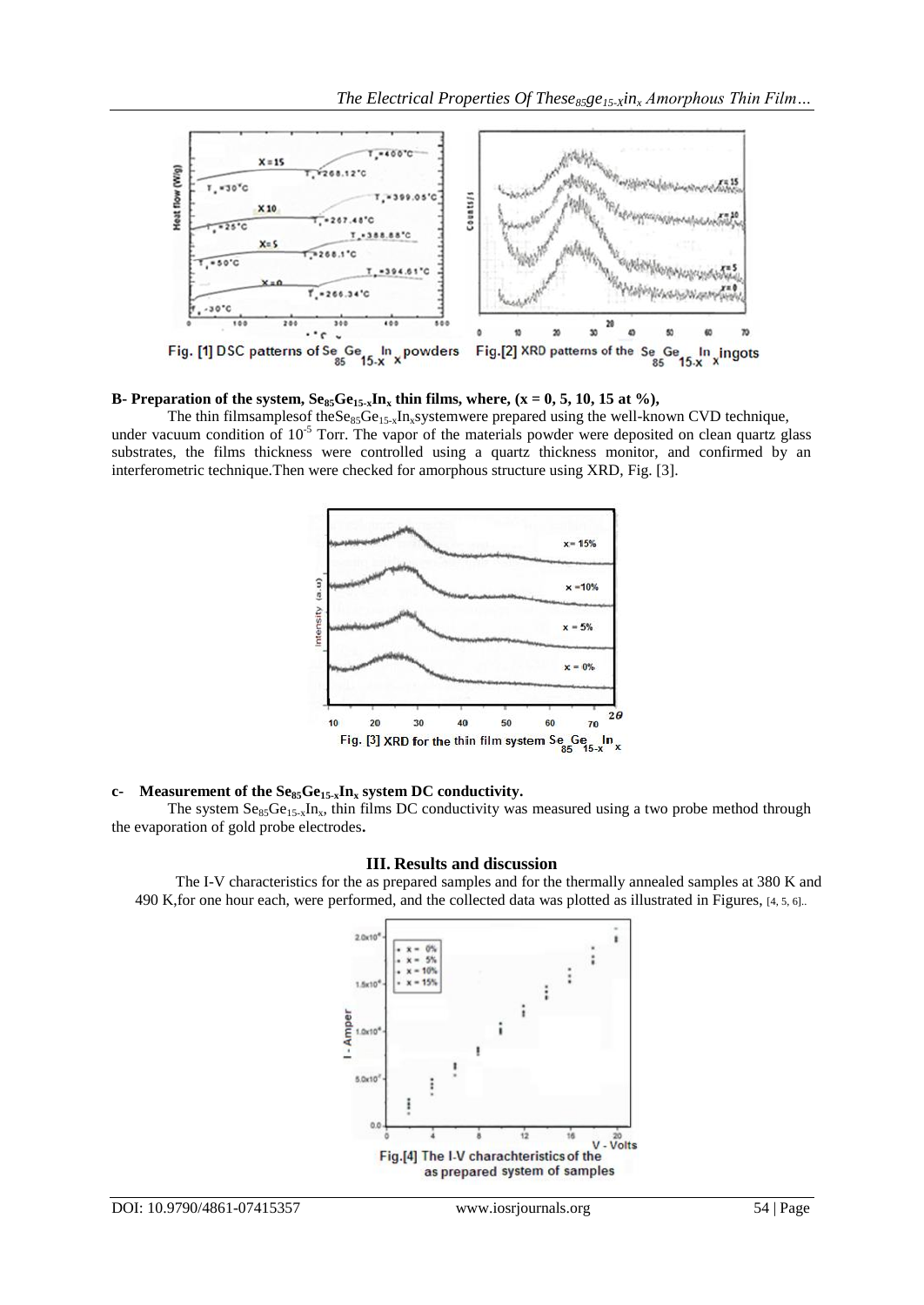

The linear behavior of these, relations reveal ohmic contact and no diffusion from the gold electrode atoms into the samples' core. This probable zero diffusion length, proves that the thin layers of such material keep themselves pure with respect to the electrode material. Also as the purity of this system is still unaffected by the gold electrode atoms, this confirms that the contact resistance could be neglected in the electrical measurements.

Also it is noticed that the increase of In content on the expenses of Ge in this system from 0% up to 15%, leads to very slight variation in the I-V characteristic curves.

This behavior was detected for both the as prepared and the thermally annealed samples, as per the previously mentioned Figures.The temperature dependence of the DCconductivity fits with the well-known Arrhenius formula,  $\sigma = \sigma_0 e^{\frac{-\Delta E}{KT}}$ .

The relation  $\left(\ln \sigma \text{ vs } \frac{1000}{r}\right)$  $\frac{300}{T}$  displayed two straight lines with different slopes for both the as prepared, and the thermally annealed samples, as shown in figure [7] for the as prepared samples, and figures [8, 9] for the thermally annealed ones.



Fig. [8] DC.Conductivity of the system Se Ge Fig. [9] DC.Conductivity of the system Se In thinfilms annealed at 380 K thinfilms annealed at 490 K

From these figures we notice that the slope of the relation  $\ln \sigma$  vs  $\frac{1000}{\pi}$  $\frac{300}{T}$  in the low temperature range issmall, while the slope becomes high in the high temperature range.

From the figures too, it could be noticed that the kink temperature between the two straight lines for each sample in both the as prepared and the thermally annealed films was afunction in the indium content.

The values of the activation energy of each straight line, for each sample was calculated and found to be different.The smaller ones characterized the low temperature range, while the higher ones characterized the high temperature range, and are denoted as  $\Delta E_1$  and  $\Delta E_2$  for each sample and tabulated in tables [1], [2], [3].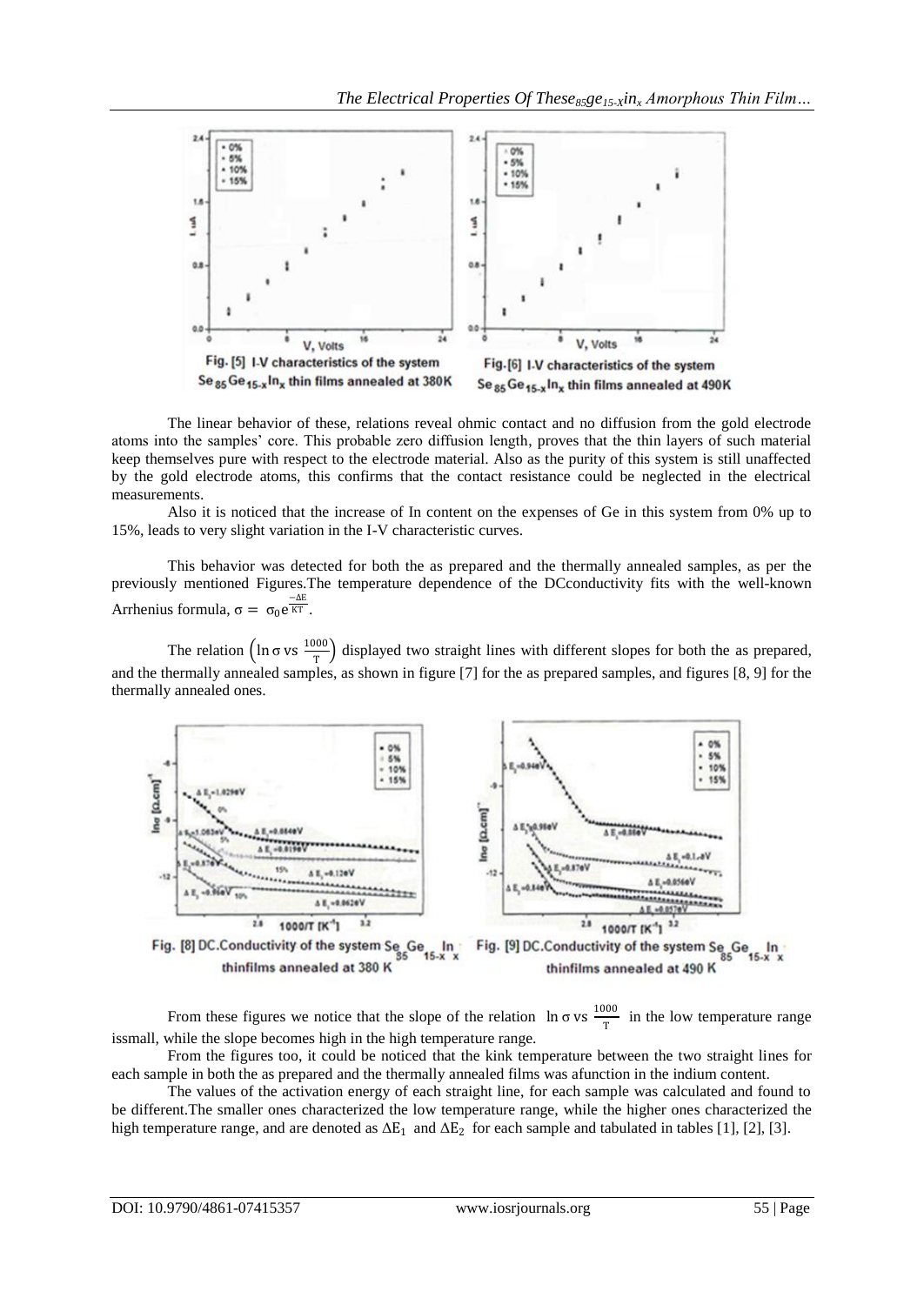|  | Table [1] The Activation Energyies of the as prepared samples |
|--|---------------------------------------------------------------|
|  | of the system Se Ge In thin films                             |

| $T_{ex}$ [K] | $\Delta E_1$ [ eV] | $\Delta E_2$ [eV] |  |
|--------------|--------------------|-------------------|--|
| 361          | 1.023              | 0.075             |  |
| 368          | 0.956              | 0.068             |  |
| 352          | 0.900              | 0.089             |  |
| 342          | 0.845              | 0.087             |  |
|              |                    |                   |  |

Table [2] The Activation Energyies of the thermally annealed Ta samples at 380 K

| able [3] The Activation Energyies of the thermally annealed |                  |  |
|-------------------------------------------------------------|------------------|--|
|                                                             | samples at 490 K |  |

| X% | $T_{ex}$ [K] | $\Delta E_1$ [eV] | $\Delta E_2$ [eV] |
|----|--------------|-------------------|-------------------|
| 0  | 370          | 1.029             | 0.084             |
| 5  | 376          | 1.063             | 0.019             |
| 10 | 380          | 0.96              | 0.062             |
| 15 | 366          | 0.87              | 0.12              |

| [K] | $\Delta E_1$<br>eV | $\Delta E_2$<br>eV |
|-----|--------------------|--------------------|
| 357 | 0.94               | 0.08               |
| 377 | 0.98               | 0.13               |
| 373 | 0.84               | 0.057              |
| 368 | 0.87               | 0.056              |
|     |                    |                    |

From these tables we may notice that the values of  $\Delta E_1$  and  $\Delta E_2$  for the thermally annealed samples at 380 k for one hour, table[2], were, less than those of the green thin film samples table [1]. As the samples were thermally treated again at higher temperature (490 k), the values of  $\Delta E_1$  and  $\Delta E_2$ , table [3], were decreased more.These data fits well with previous work. [ 35 ].



Figures [10, 11] show the XRD patterns of the system thermally annealed films at 380 K, and 490 K, from which one can notice distinct peaks in the samples thermally annealed at 490 K, this may be attributed to the transition from a disordered state into an ordered one. This is revealed from the detected crystalline phase which is  $In<sub>2</sub>Se<sub>3</sub>$ in the hexagonal structure.

## **IV. Conclusion**

The study of the electrical conductivity of the as prepared, and the thermally annealed amorphous chalcogenide thin film system  $Se_{85}Ge_{15-x}In_x$ , where (x = 0, 5, 10, 15 at%) at different annealingtemperatures showed that this system of material could be recommended as a good candidaterawmaterial for the manufacturing of solar cells with high efficiency.